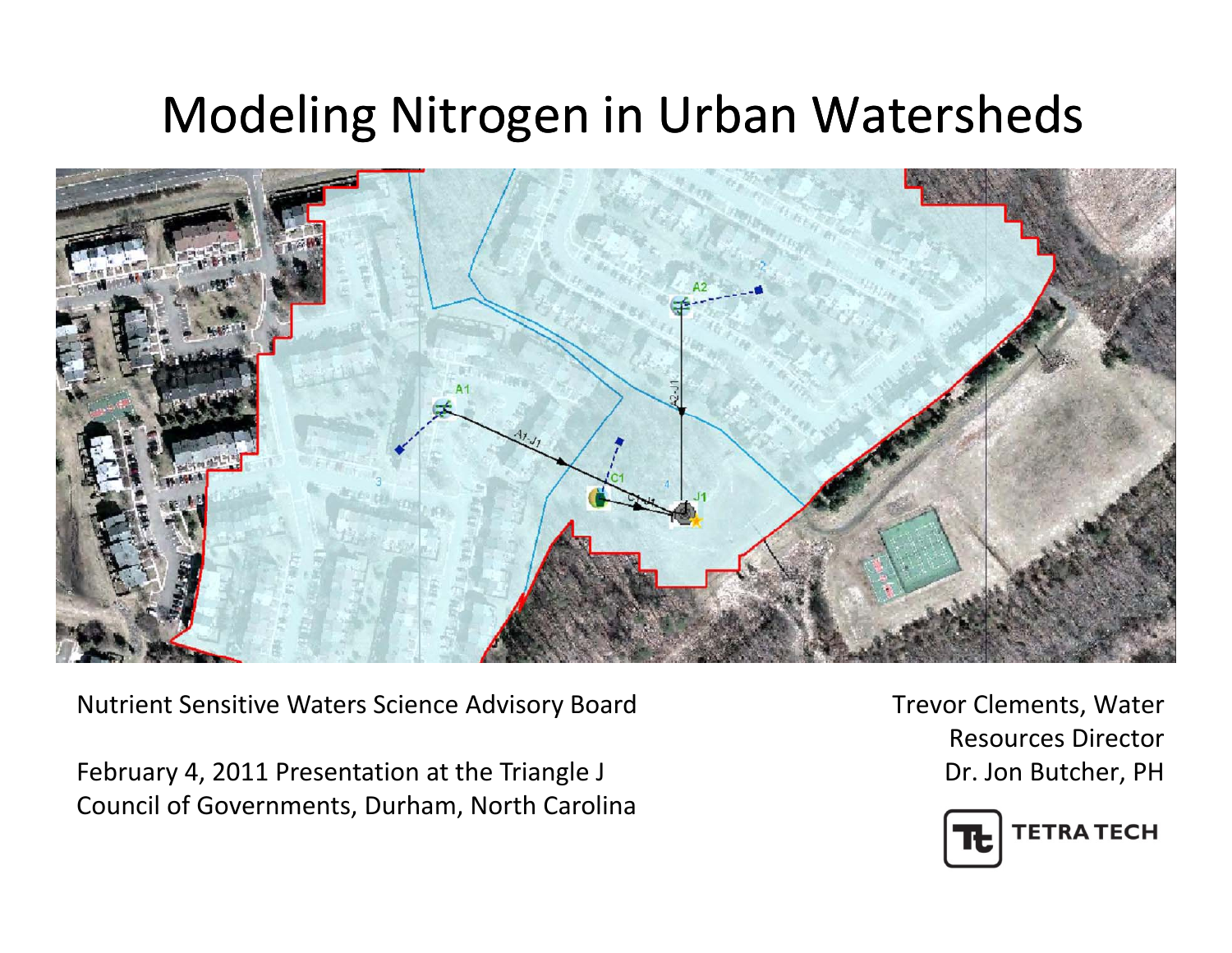#### Presentation Overview

■ Model Context (Trevor) ■ Site Modeling Options (Jon) *Watershed Scale*



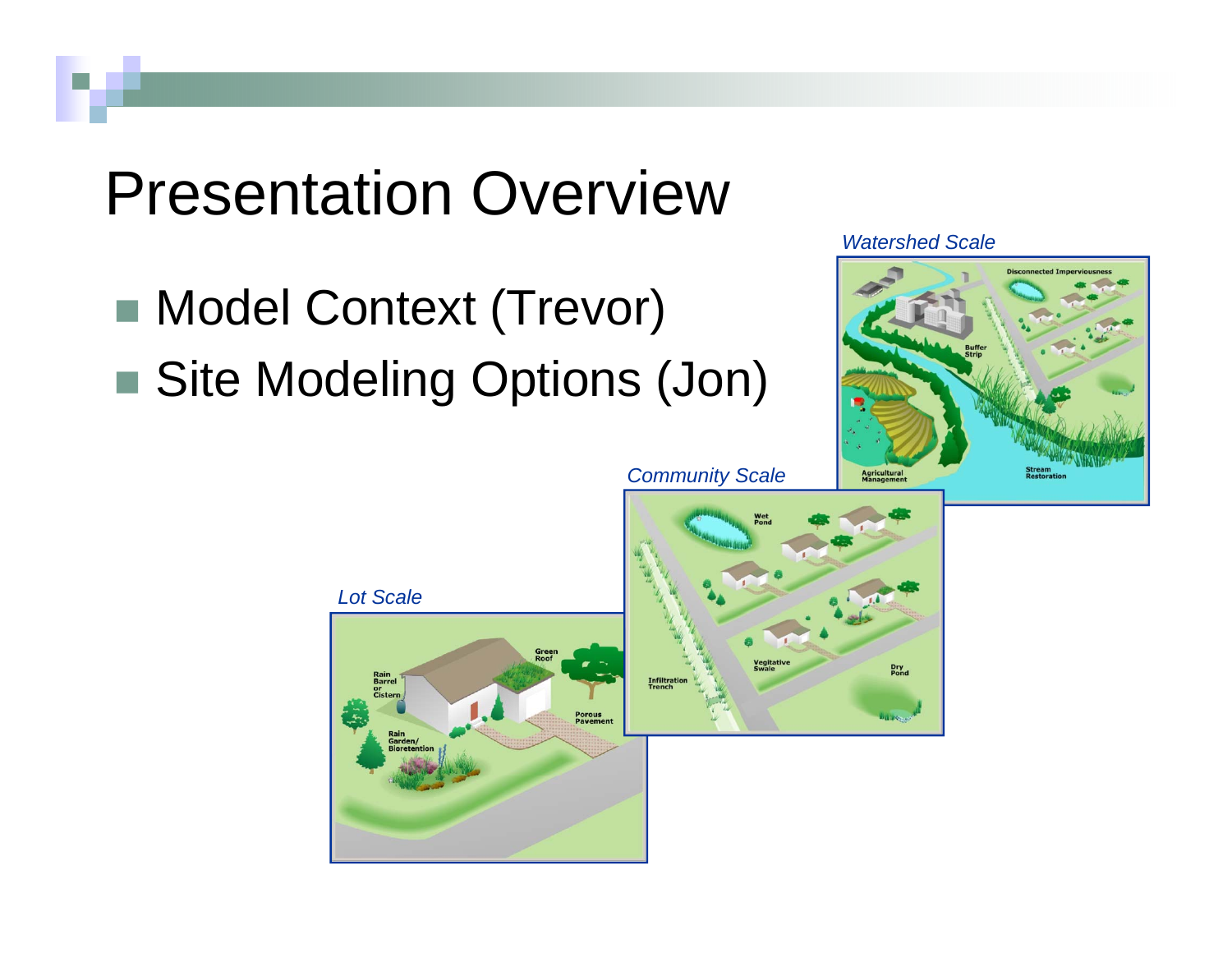#### What constitutes a model?



**Others**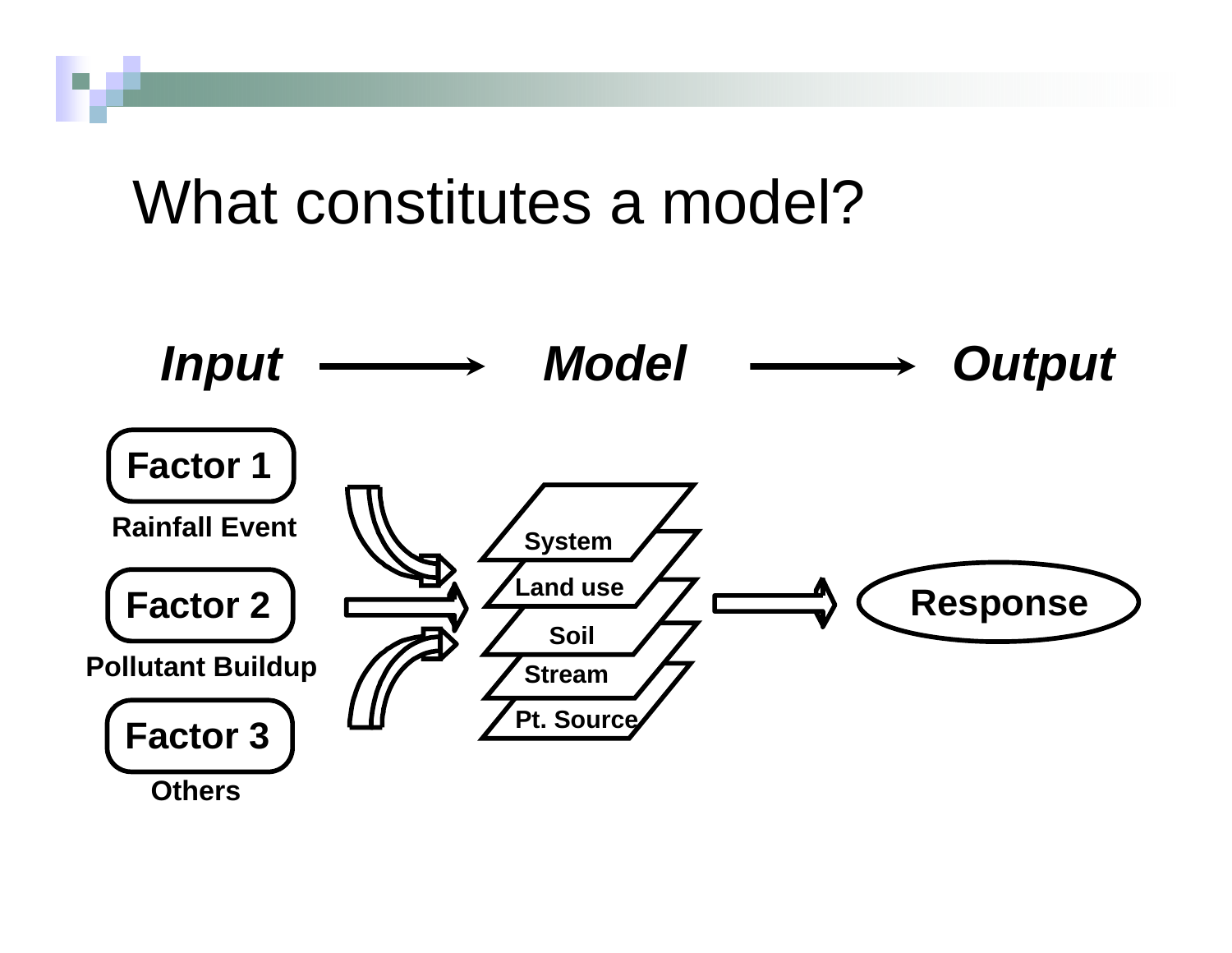## Model Basis

- $\blacksquare$  Empirical formulations
	- **□** mathematical relationship based on observed data rather than theoretical relationships

#### ■ Deterministic models **□** mathematical models designed to produce system responses or outputs to temporal and spatial inputs (process -based)





Speciation, Transport and Transformation Processes in the Aquatic Environment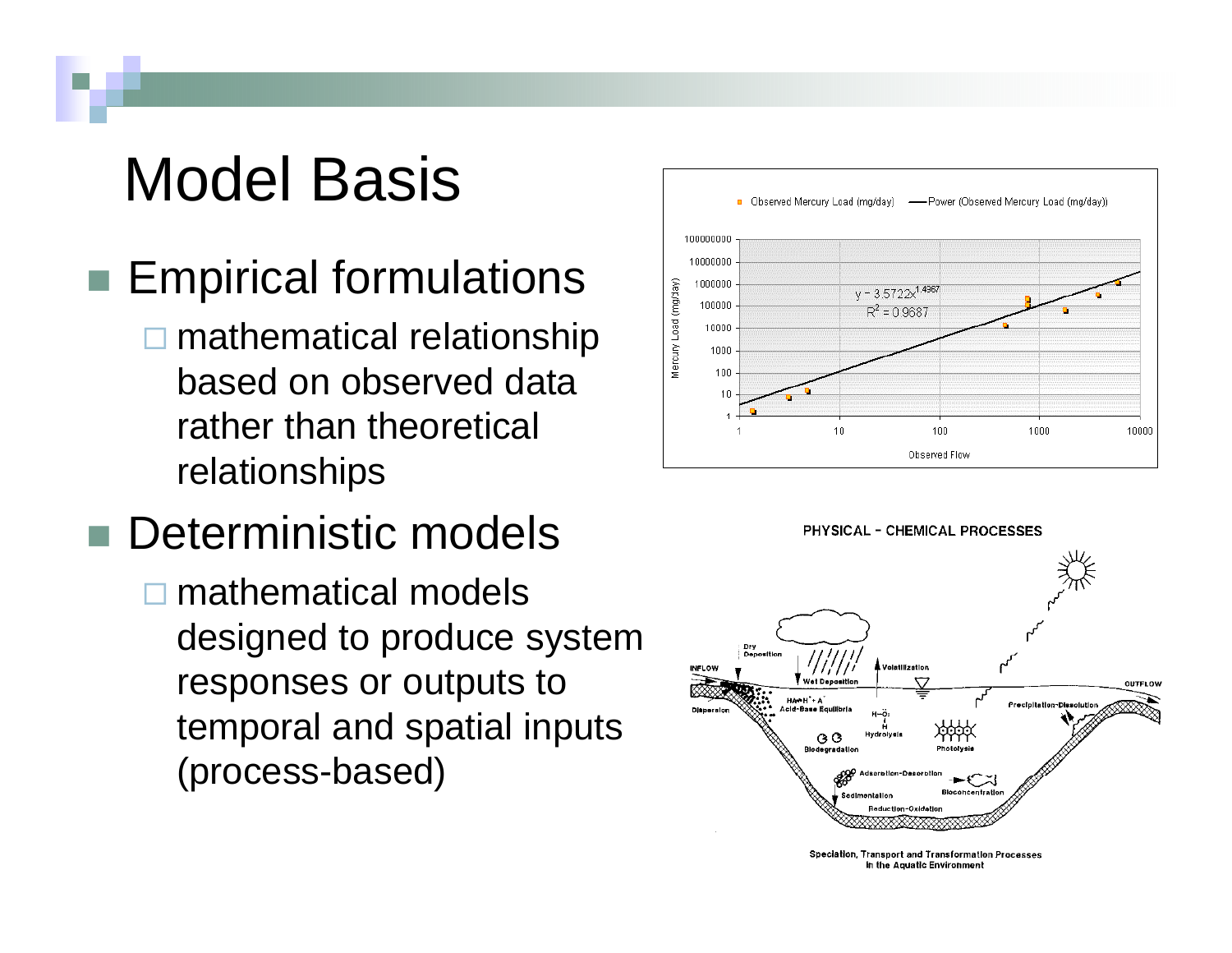# Model Categories

- Landscape models
	- □ Runoff of water and materials on and through the land surface
- П Receiving water models
	- $\Box$  Flow of water through streams and into lakes and estuaries
	- $\Box$  Transport, deposition, and transformation in receiving waters
- П Watershed models
	- □ Combination of landscape and receiving water models
- Site-scale models
	- $\Box$ Detailed representation of local processes, for example Best Management Practices (BMPs)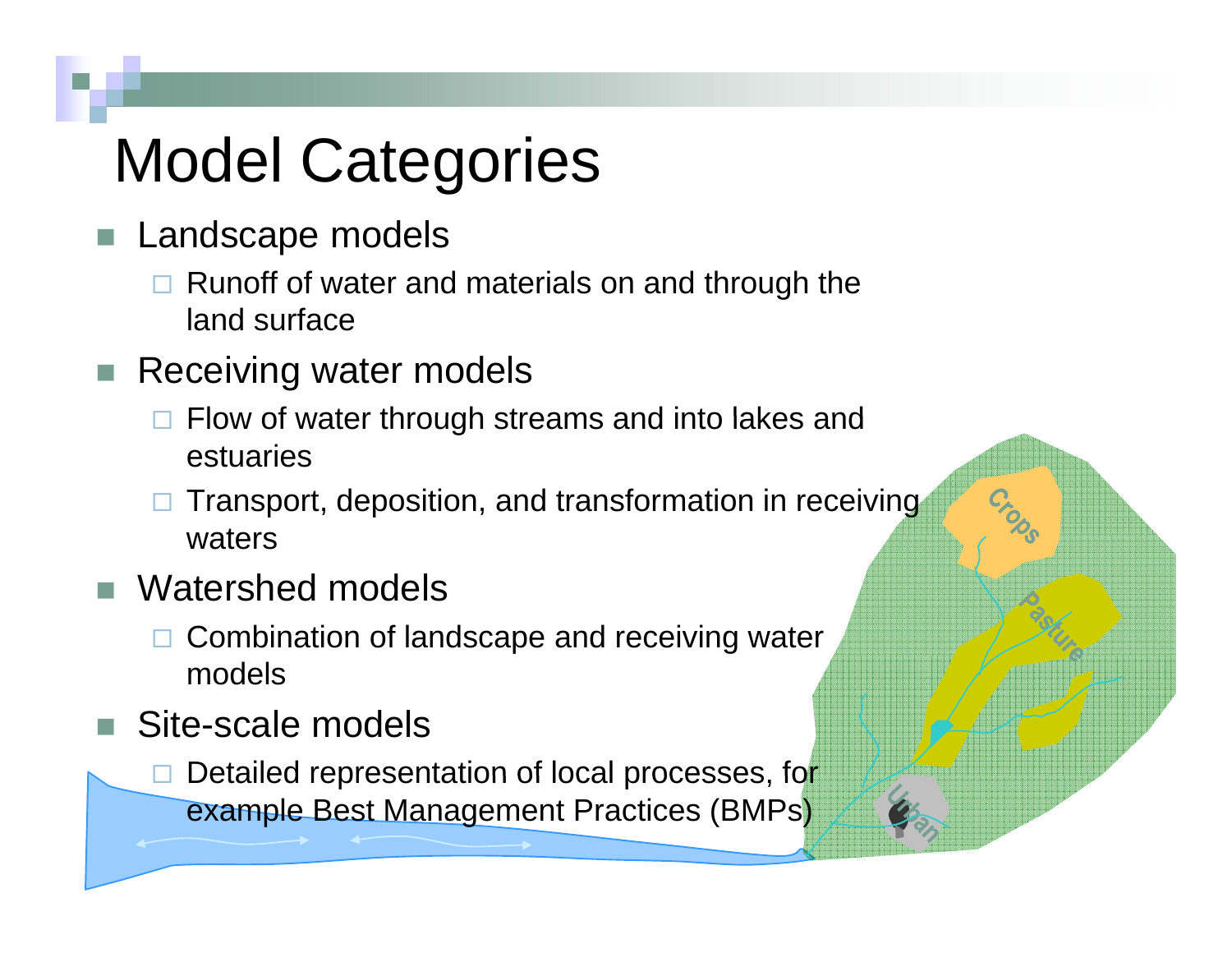## Spatial Focus

- Site accounting versus delivered loads
	- □ Delivered loads (to reservoirs, estuaries) are what matter
	- **□ But, regulation focuses on site loads**
- Stream and reservoir models enable processbased evaluation of delivered or exerted loads
	- $\Box$  A pound of nitrogen in the headwaters has less impact than a pound of nitrogen discharged at lake side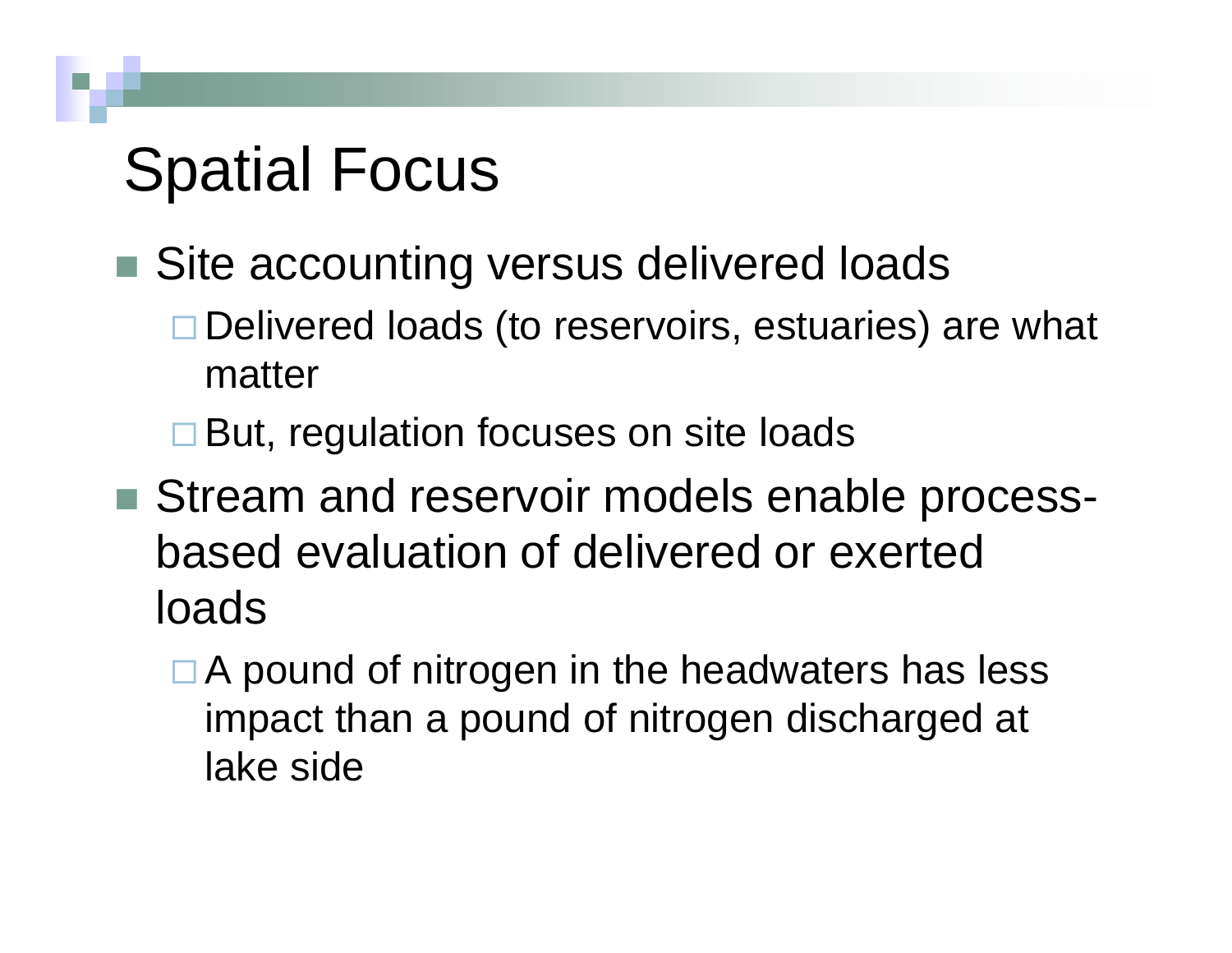## Spatial Focus

- Watershed models allow evaluation of urban loads in context with other load sources□ Provide basis for trading evaluations
- Such models should evaluate urban and rural runoff, as well as instream transformations □ HSPF, SWAT, and WARMF are examples **□ Each has its own strengths and weaknesses**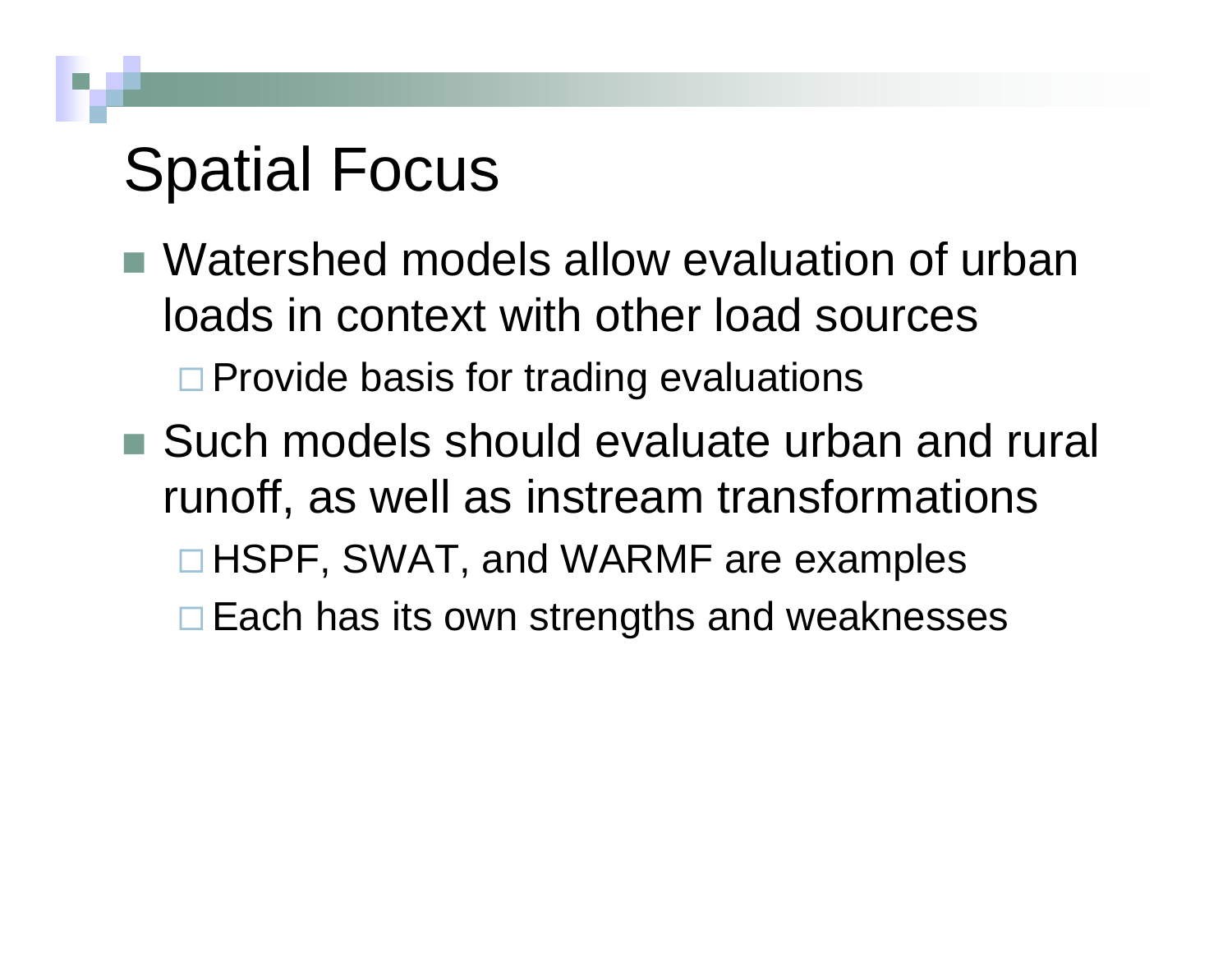#### Process and Temporal Resolution

#### ■ Site accounting models

 $\Box$ Establish N baseline

**□ Reduction credits for management measures** 

- **Levels of resolution:** 
	- $\Box$ Steady-state, empirical
	- $\Box$ Dynamic, semi-empirical
	- **□ Full process basis**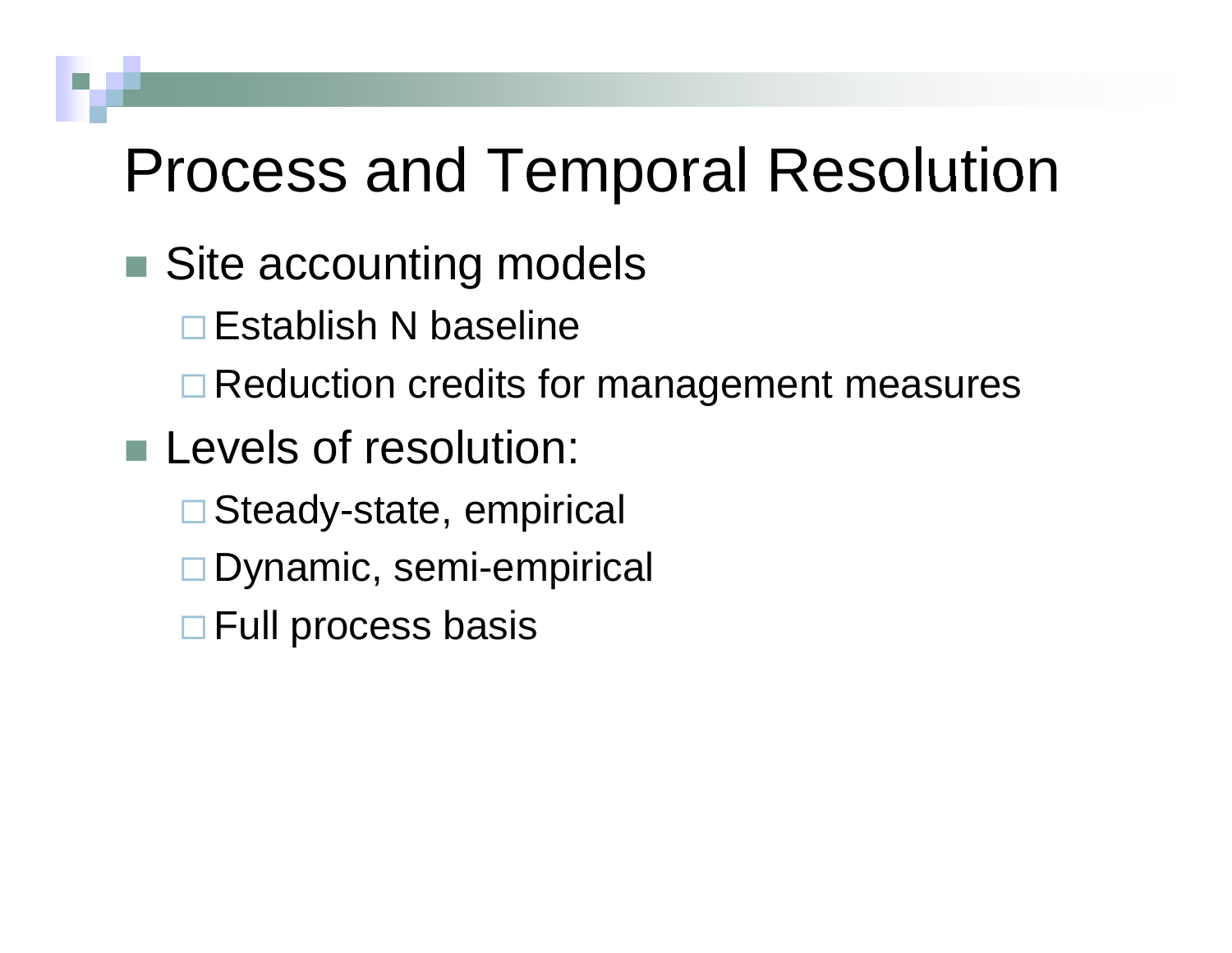## Empirical Tools

- Jordan Lake tool is a simple empirical model
	- □ Assigns EMCs to land uses and BMPs
	- **□ Evaluates average annual load does not** provide simulation o f loading time series or yea r to-year variability
- Other examples include:
	- $\Box$ Site Evaluation Tool (SET)
	- PLoad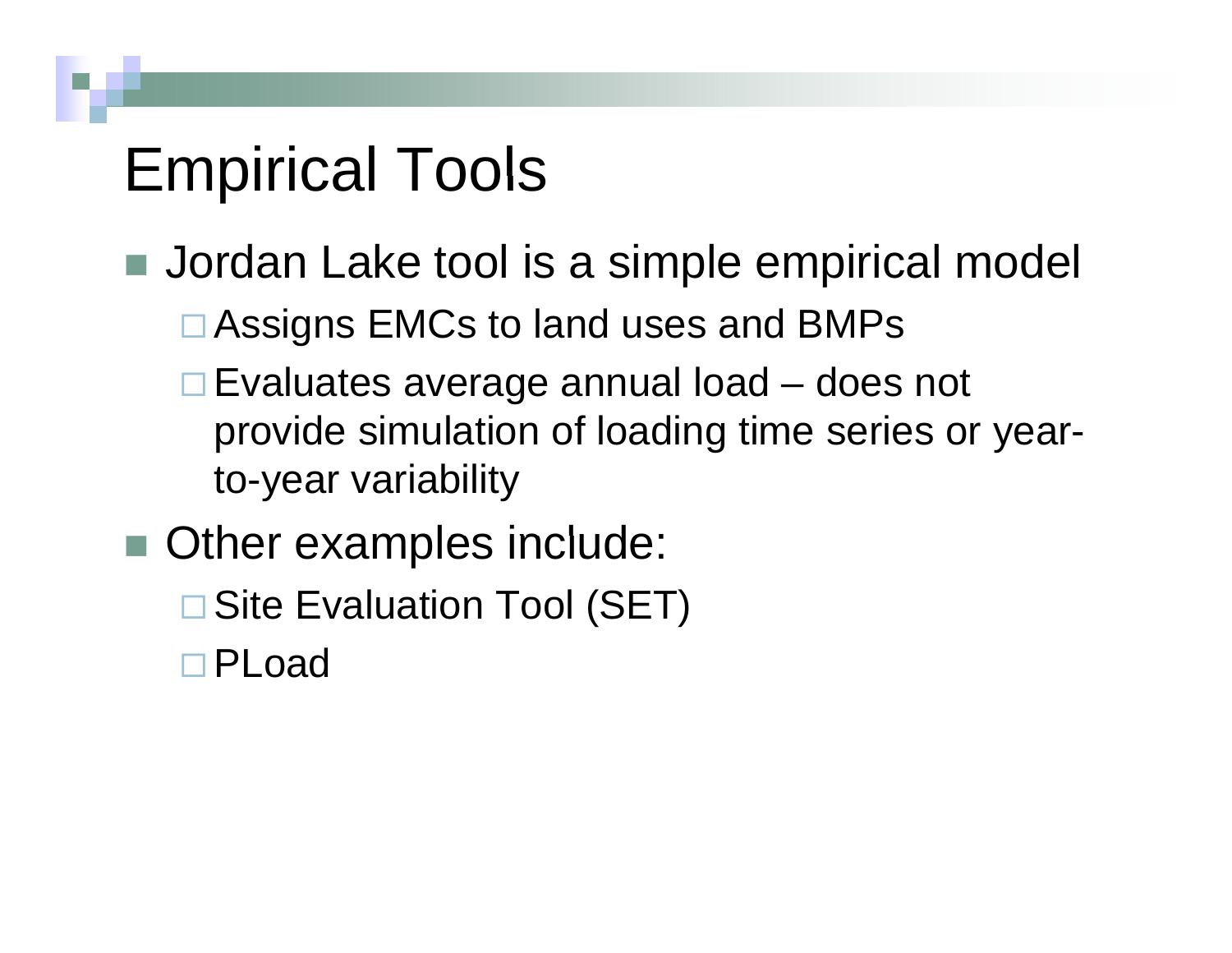#### Empirical Tools

- Pros
	- **□ Simple, easy to use**
	- □ Provide a consistent framework
- Cons

□ Don't enable analysis of changes in assumptions

- $\blacksquare$  No process-based representation of changes in management and upland practices
- $\blacksquare$  No ability to tweak BMP design
- Can't evaluate responses to climate change
- □ Don't enable detailed source tracking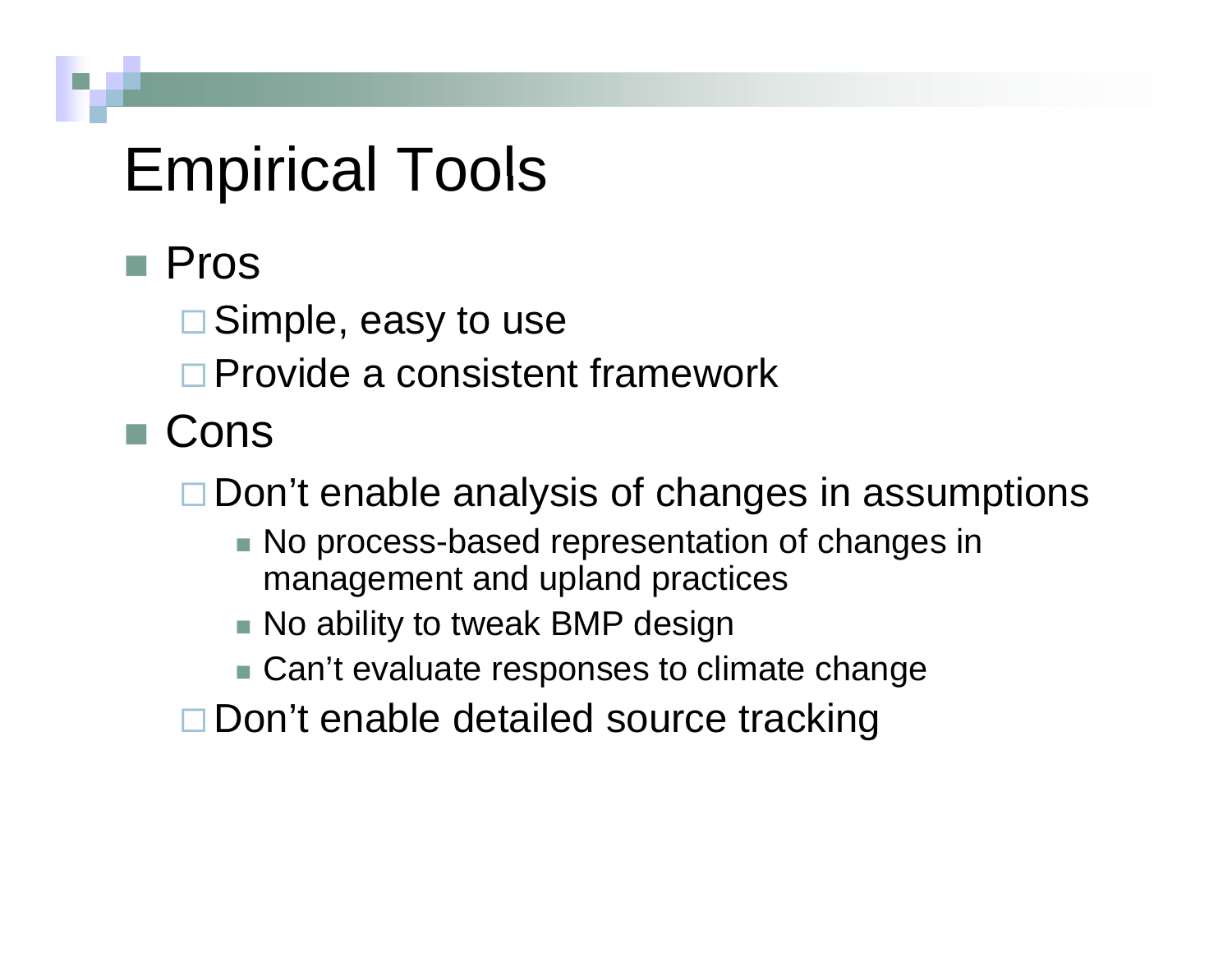## More Complex Tools

- Add dynamic representation
- Attempt some level of process-based re presentation of sources
- Require considerably more effort to im plement
	- □ When is this worthwhile?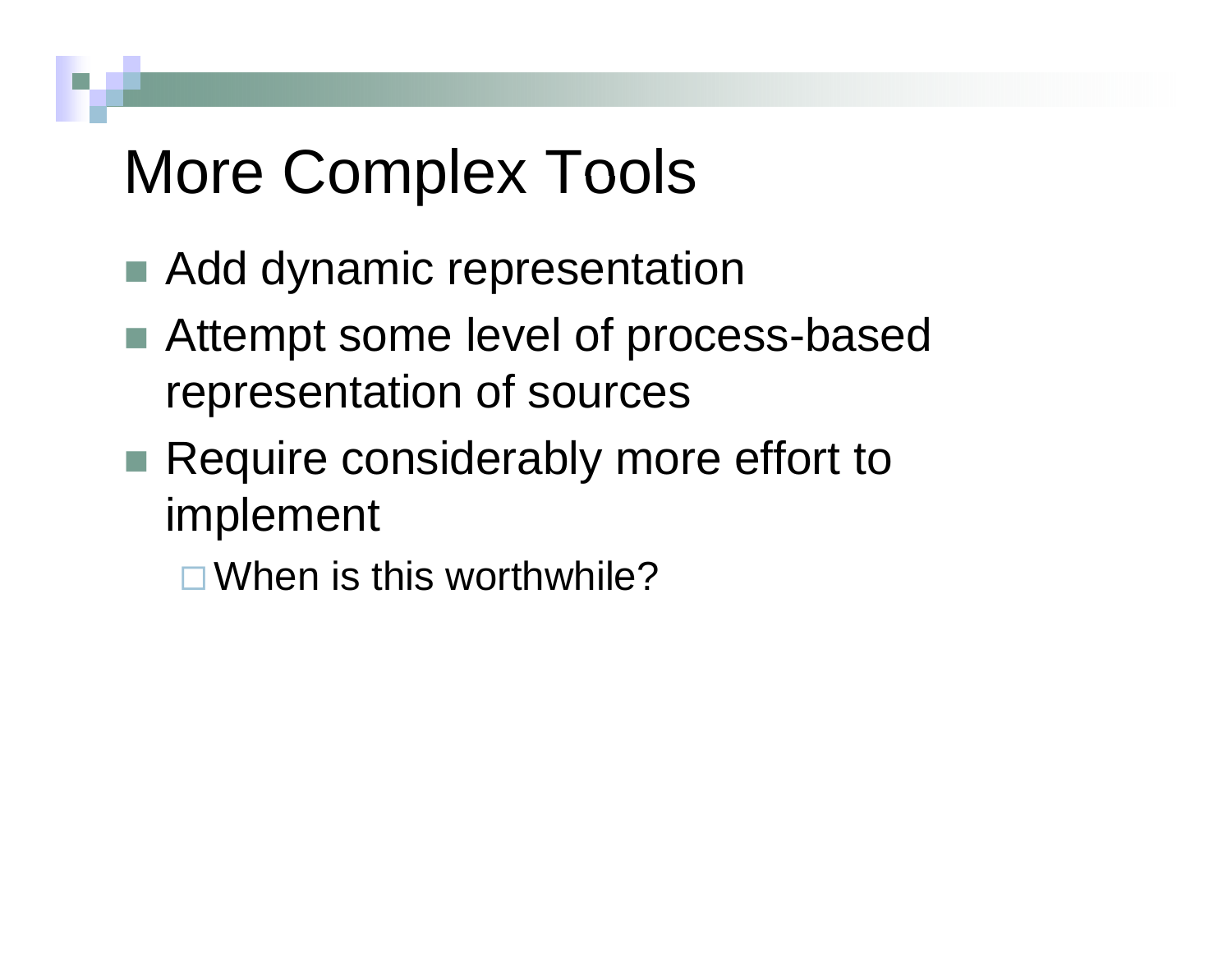## Dynamic, Semi-Empirical Tools

- Wide range available, from simpler to more complex, e.g.
- SLAMM: Simple continuous simulation with pollutant probability distributions
- SWMM: Sophisticated stormwater simulation with buildup-washoff representation of pollutants and simple instream transformations (without explicit atmospheric deposition)
- HSPF: Sophisticated stormwater simulation with buildup-washoff, atmospheric deposition, and detailed instream processes.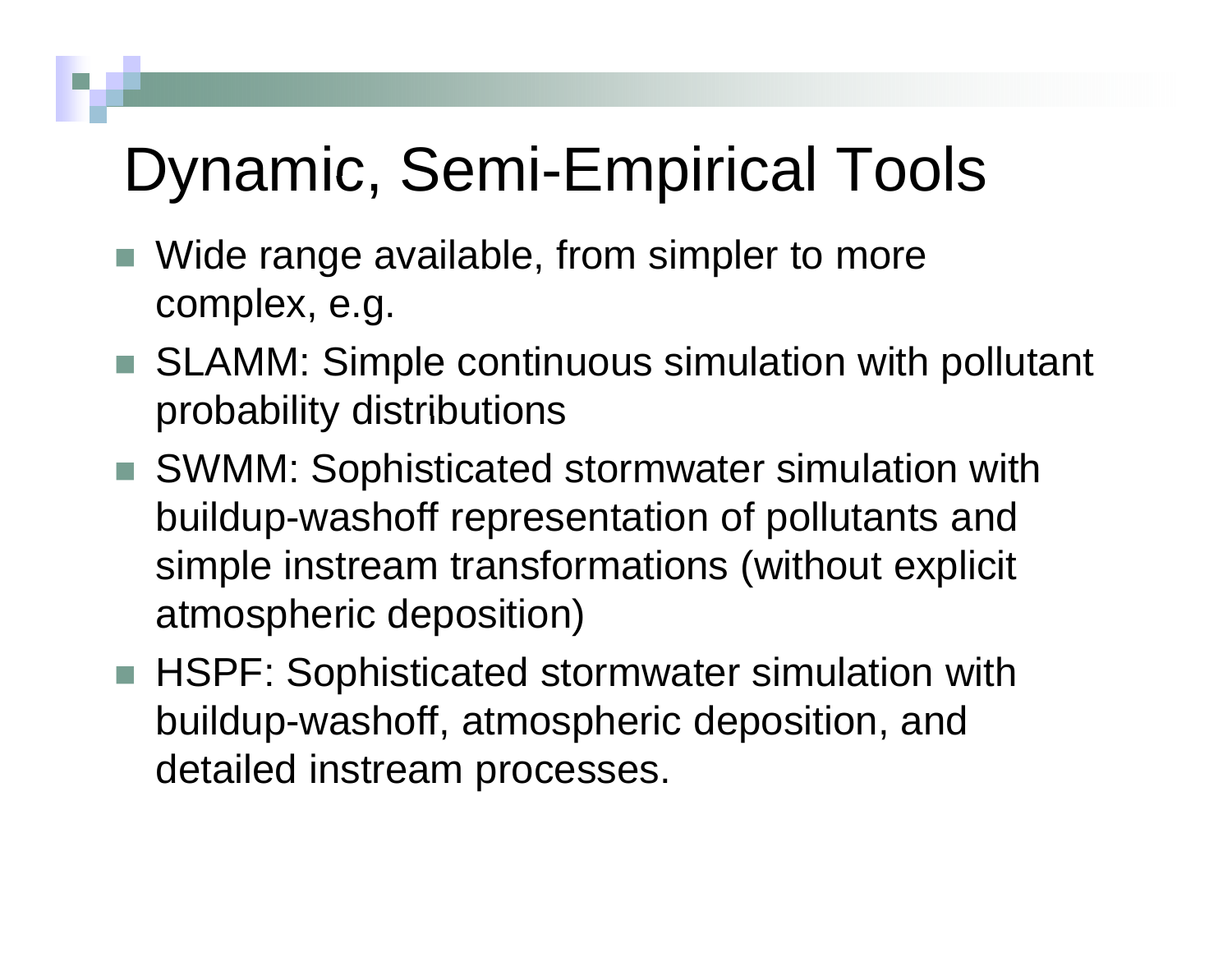## Dynamic, Semi-Empirical Tools

- All these tools are still semi-empirical, because they do not fully represent processes that control N loads
- Similar considerations apply to representation of BMPs:
	- □ N mitigation generally depends on the natural processes of denitrification and plant uptake
	- □ SLAMM: treatment efficiencies
	- □ SWMM: Flexible equation-based representation of treatment (external resolution of the processes)
	- □ HSPF: Add-ons, such as BMP-DSS provide some process-based representation of pollutant removal as a function of hydrology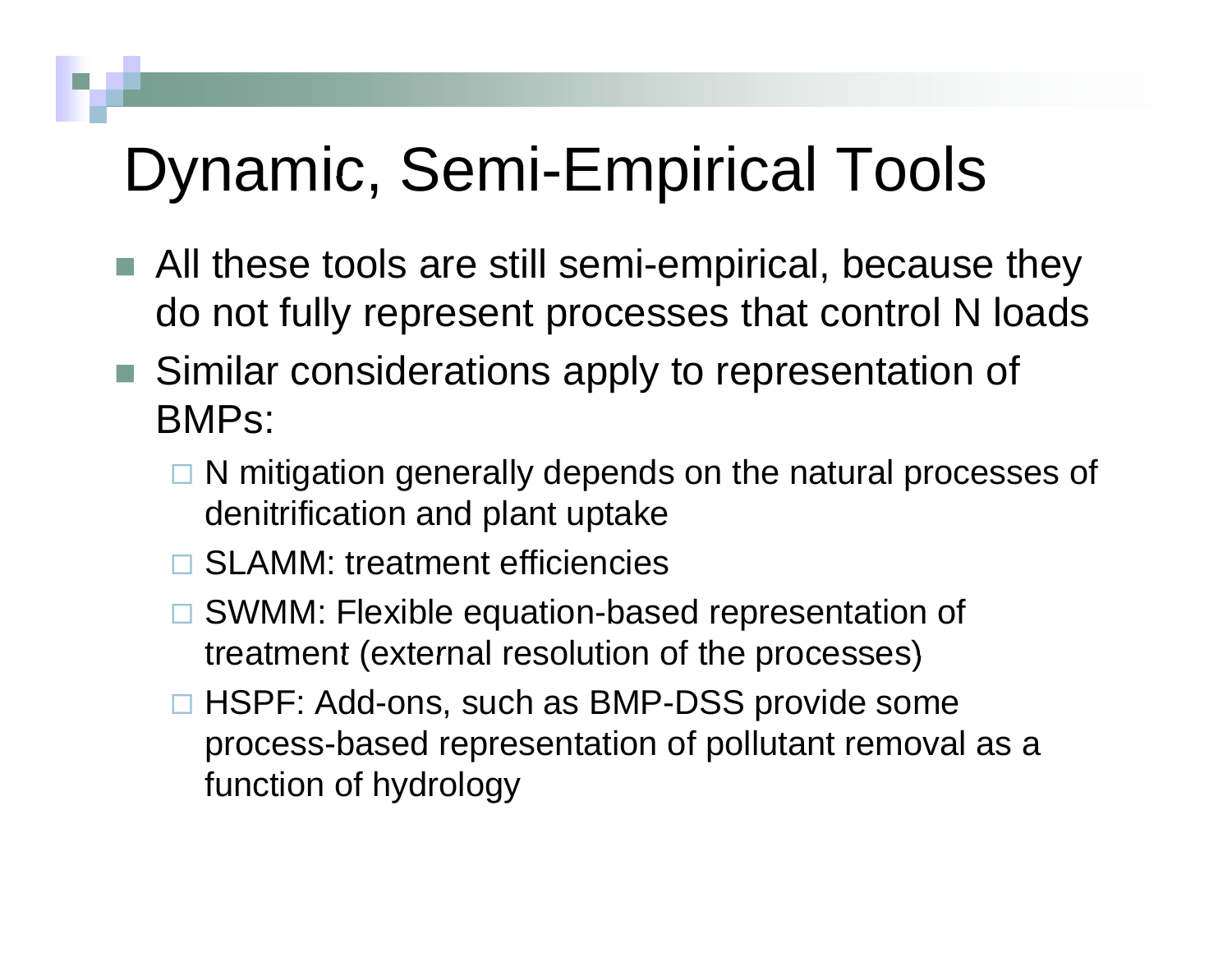#### Full Process-Based Simulation

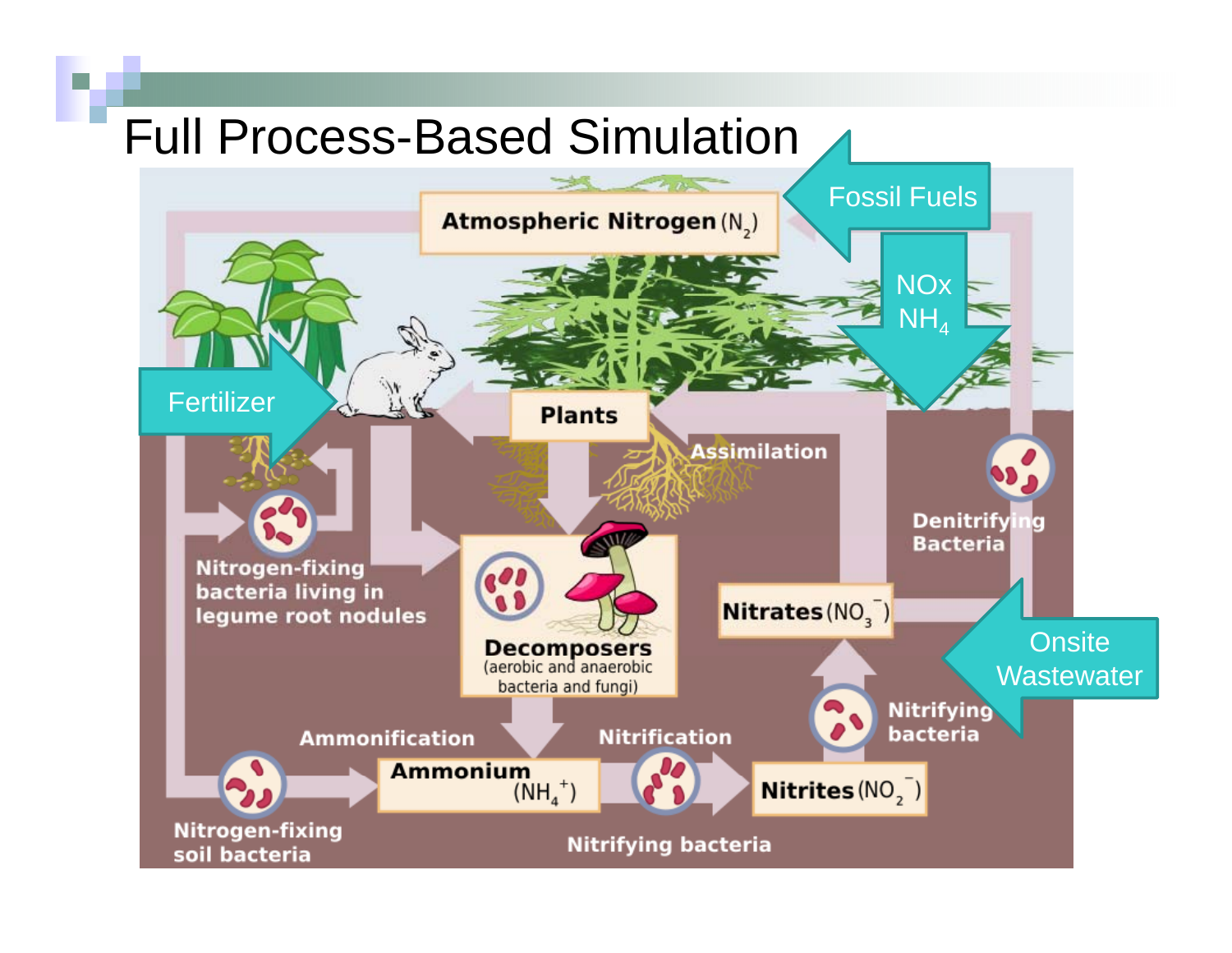### **Full Process-Based Simulation**

- Requires simulation of plant growth and soil stores
- Surface-groundwater interactions
- $\blacksquare$  Models that do all this are largely experimental or academic
	- $\square$  SWAT provides the plant growth simulation, but is weaker on urban hydrology
	- Newer grid-based models (e.g., GSSHA) attempt to do full surface-groundwater linkage, but still in development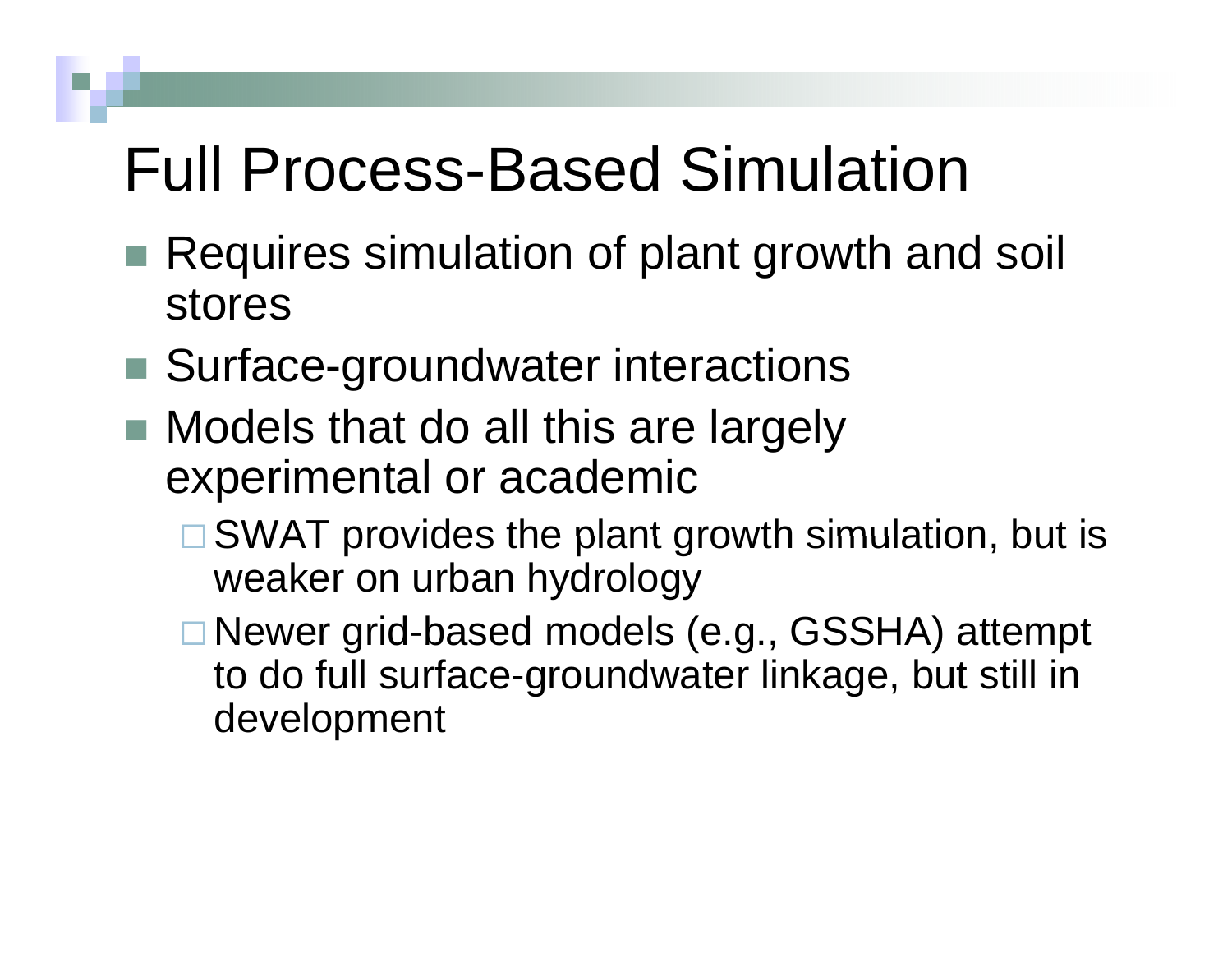#### SUSTAINU.S. EPA ORD - Edison

*System for Urban Stormwater* 

- U.S. EPA ORD Edison *Treatment and Analysis INtegration*<br>A GIS-based framework designed to support decisionmaking
	- $\square$  Evaluate and select BMPs to achieve loading targets set by a **TMDL**
	- $\Box$  Identify protective management practices and evaluate pollutant loadings for **Source Water Protection**
	- Develop cost-effective management options for a municipal **MS4** program
	- $\Box$  Determine a cost-effective mix of green infrastructure measures to help meet optimal flow reduction goals in a **CSO** control study
- Released in November '09

http://www.epa.gov/ednnrmrl/models/sustain/index.html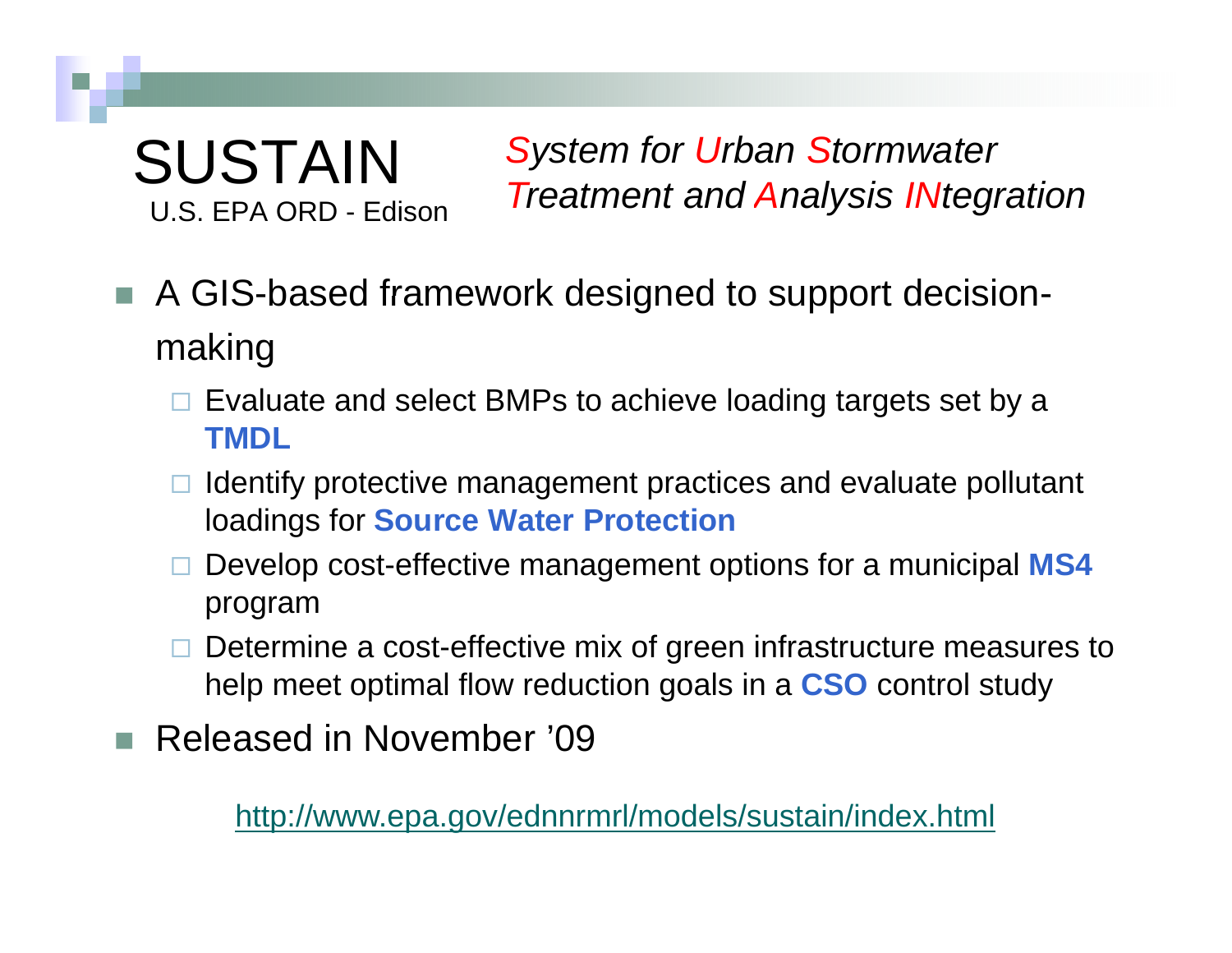# **SUSTAIN Advantages**

- Multi-scale application
- Detailed BMP simulation
- Cost consideration
- Optimization







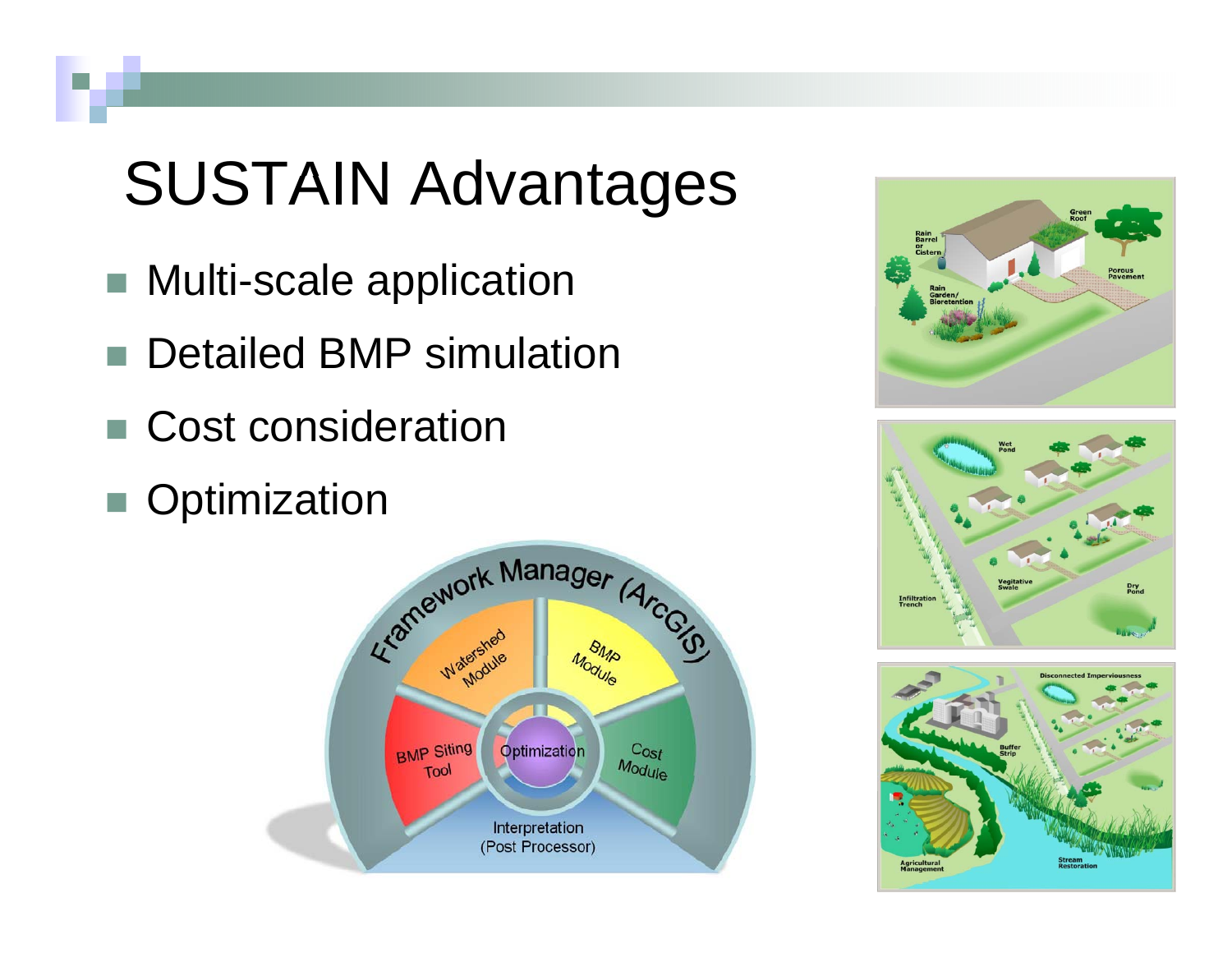# Summary - model selection factors to consider…

- Utility: ability to answer key management questions and convey results
- Relevance:
	- **□ Representation of key processes**
	- **□ Assumptions and limitations**
- Credibility: peer-reviewed, public domain
- Usability:
	- **□ Match to data availability**
	- □ Cost and level of expertise required
- $\blacksquare$  Resources Available: time and funding